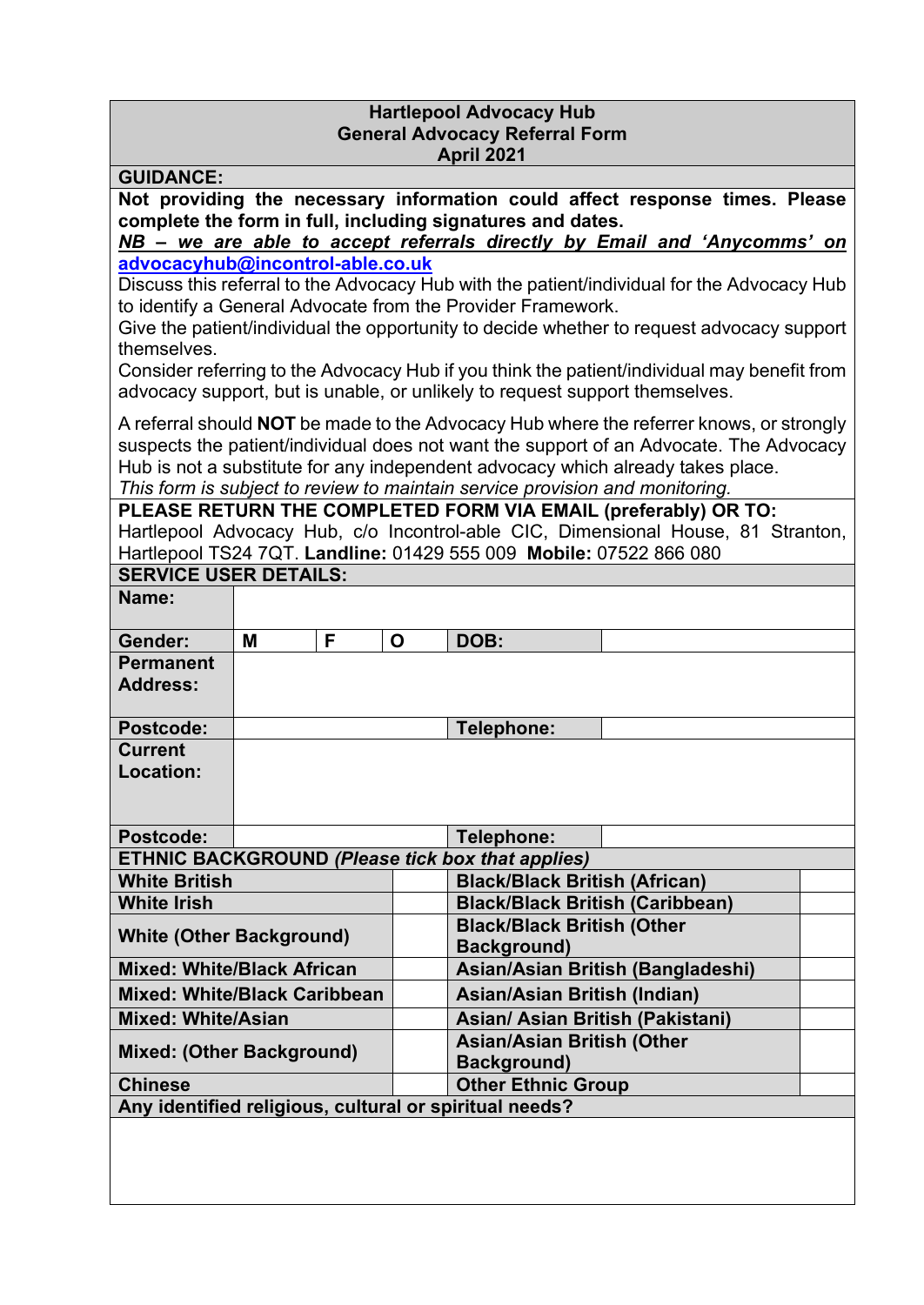| Are there any relevant risks that the Advocate should be aware of? (eg: behaviour,<br>security issues, exposure to infection). If yes please give brief details. |                                                                                            |            |            |           |  |
|------------------------------------------------------------------------------------------------------------------------------------------------------------------|--------------------------------------------------------------------------------------------|------------|------------|-----------|--|
|                                                                                                                                                                  |                                                                                            |            |            |           |  |
|                                                                                                                                                                  |                                                                                            |            |            |           |  |
|                                                                                                                                                                  |                                                                                            |            |            |           |  |
|                                                                                                                                                                  |                                                                                            |            |            |           |  |
| <b>REFERRAL DETAILS:</b>                                                                                                                                         |                                                                                            |            |            |           |  |
|                                                                                                                                                                  | IS THIS A SELF-REFERRAL?                                                                   |            | <b>YES</b> | <b>NO</b> |  |
|                                                                                                                                                                  | The advocacy service has a duty to ensure the safety of lone workers. In accordance        |            |            |           |  |
|                                                                                                                                                                  | with the data protection act we reserve the right to speak to and request information from |            |            |           |  |
| advocacy service.                                                                                                                                                | third parties regarding past and current risk. For further information please contact the  |            |            |           |  |
|                                                                                                                                                                  | IF THIS IS NOT A SELF-REFERRAL PLEASE PROVIDE DETAILS BELOW:                               |            |            |           |  |
| Referrer <sup>.</sup>                                                                                                                                            |                                                                                            |            |            |           |  |
|                                                                                                                                                                  |                                                                                            |            |            |           |  |
| Role:                                                                                                                                                            |                                                                                            |            |            |           |  |
| Address:                                                                                                                                                         |                                                                                            |            |            |           |  |
|                                                                                                                                                                  |                                                                                            |            |            |           |  |
| Postcode:                                                                                                                                                        |                                                                                            | Telephone: |            |           |  |
| Email:                                                                                                                                                           |                                                                                            | Fax:       |            |           |  |
| <b>REASON FOR REFERRAL</b>                                                                                                                                       |                                                                                            |            |            |           |  |
|                                                                                                                                                                  |                                                                                            |            |            |           |  |
|                                                                                                                                                                  |                                                                                            |            |            |           |  |
|                                                                                                                                                                  |                                                                                            |            |            |           |  |
|                                                                                                                                                                  |                                                                                            |            |            |           |  |
| BRIEF DETAILS OF THE SITUATION THAT REQUIRES ADVOCACY INVOLVEMENT:                                                                                               |                                                                                            |            |            |           |  |
| e.g. Older People, Learning Disability, Physical Disability                                                                                                      |                                                                                            |            |            |           |  |
|                                                                                                                                                                  |                                                                                            |            |            |           |  |
|                                                                                                                                                                  |                                                                                            |            |            |           |  |
|                                                                                                                                                                  |                                                                                            |            |            |           |  |
|                                                                                                                                                                  |                                                                                            |            |            |           |  |
|                                                                                                                                                                  |                                                                                            |            |            |           |  |
|                                                                                                                                                                  |                                                                                            |            |            |           |  |
|                                                                                                                                                                  |                                                                                            |            |            |           |  |
|                                                                                                                                                                  |                                                                                            |            |            |           |  |
|                                                                                                                                                                  |                                                                                            |            |            |           |  |
|                                                                                                                                                                  |                                                                                            |            |            |           |  |
| (please indicate)                                                                                                                                                |                                                                                            |            |            |           |  |
| Does the individual meet the eligibility criteria under the Care Act 2014 (see back page)?                                                                       |                                                                                            |            |            |           |  |
| YES NO                                                                                                                                                           |                                                                                            |            |            |           |  |
| Has the patient/individual received Advocacy support before? YES/NO/DON'T KNOW                                                                                   |                                                                                            |            |            |           |  |
| If yes, name of Advocate/Provider:                                                                                                                               |                                                                                            |            |            |           |  |
| ARE THERE ANY DEADLINES OR IMPORTANT MEETING DATES?                                                                                                              |                                                                                            |            |            |           |  |
|                                                                                                                                                                  |                                                                                            |            |            |           |  |
|                                                                                                                                                                  |                                                                                            |            |            |           |  |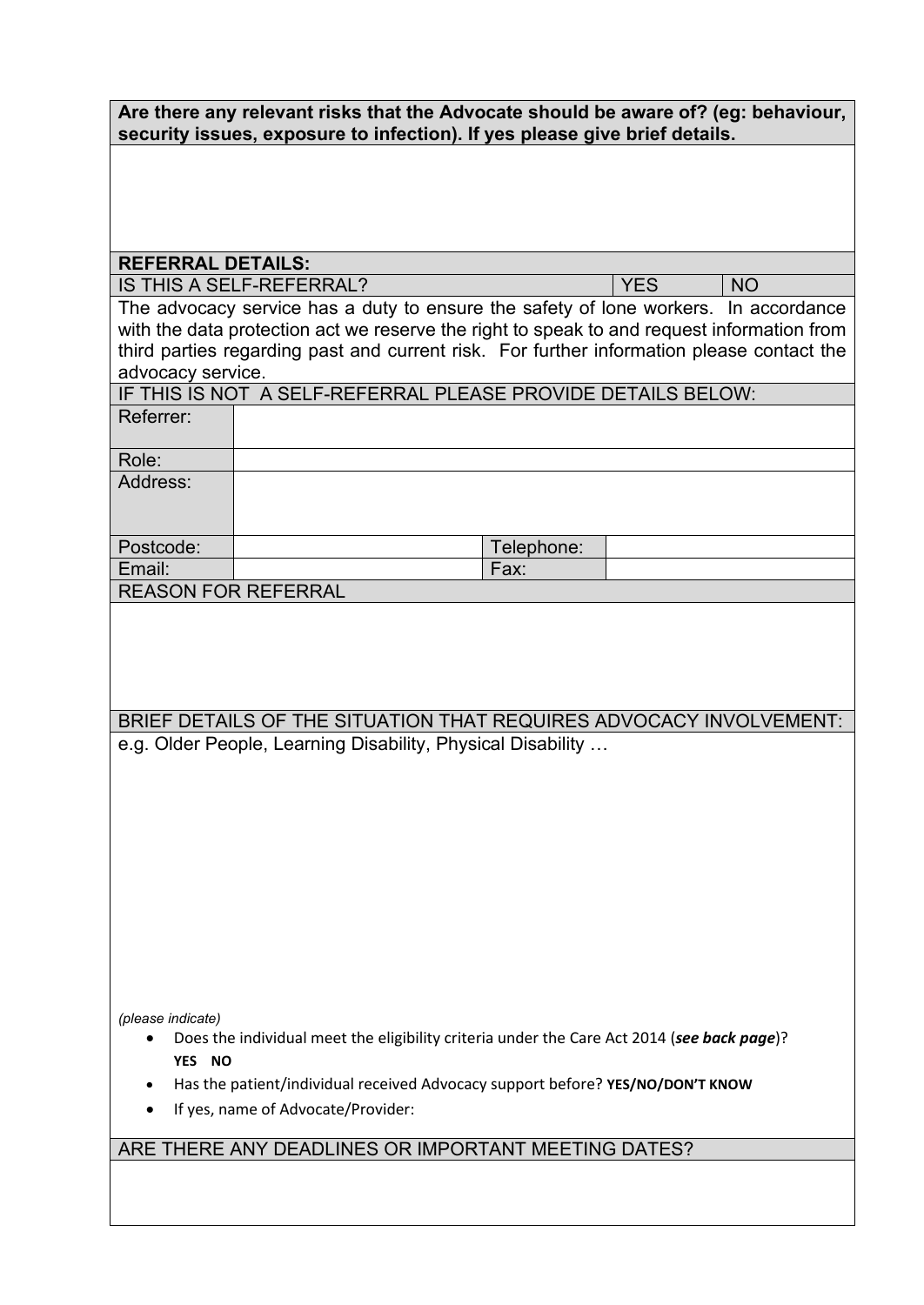| Care<br>Coordinator:<br>Address:<br>Postcode:<br>Telephone:<br>Email:<br>Fax:<br>GP:<br>Address:<br>Postcode:<br>Telephone:<br>Email:<br>Fax:<br><b>Nearest</b><br>Relative:<br>Address:<br>Postcode:<br>Telephone:<br>Email:<br>Fax:<br><b>DECLARATION:</b><br>Because of the General Data Protection Regulations 2018 a signature is needed to say<br>that you agree to the Advocacy Hub securely holding personal information (including the<br>information on this form), on a computer and in a filing system. It is the policy of the<br>Advocacy Hub that all personal data will be held in accordance with the principles and<br>requirements of the General Data Protection Regulations 2018 and other relevant<br>legislation, and that procedures will be put in place to ensure the fair processing of data<br>relating to individuals. The Advocacy Hub is a confidential service; you can request further<br>information on confidentiality from ourselves, or the appropriate advocacy service.<br>I agree to that the Advocacy service can securely hold, and put on computer and in a filing<br>system, the information on this form.<br><b>MUST BE SIGNED AND DATED</b><br><b>SIGNATURE</b><br><b>DATE</b><br>THE REFERRER (leave blank if signed by Service User) I would like the Advocacy Hub<br>to do this work. They can keep, and put on computer and in a filing system, the information<br>on this form provided to do the work. I am providing this information and asking for this<br>referral in the Service User's best interests.<br><b>MUST BE SIGNED AND DATED</b><br><b>SIGNATURE</b><br><b>PRINT NAME</b><br><b>DATE</b> | <b>CONTACT DETAILS:</b> |  |  |  |  |  |  |
|-------------------------------------------------------------------------------------------------------------------------------------------------------------------------------------------------------------------------------------------------------------------------------------------------------------------------------------------------------------------------------------------------------------------------------------------------------------------------------------------------------------------------------------------------------------------------------------------------------------------------------------------------------------------------------------------------------------------------------------------------------------------------------------------------------------------------------------------------------------------------------------------------------------------------------------------------------------------------------------------------------------------------------------------------------------------------------------------------------------------------------------------------------------------------------------------------------------------------------------------------------------------------------------------------------------------------------------------------------------------------------------------------------------------------------------------------------------------------------------------------------------------------------------------------------------------------------------------------------------------------------------------------------------|-------------------------|--|--|--|--|--|--|
|                                                                                                                                                                                                                                                                                                                                                                                                                                                                                                                                                                                                                                                                                                                                                                                                                                                                                                                                                                                                                                                                                                                                                                                                                                                                                                                                                                                                                                                                                                                                                                                                                                                             |                         |  |  |  |  |  |  |
|                                                                                                                                                                                                                                                                                                                                                                                                                                                                                                                                                                                                                                                                                                                                                                                                                                                                                                                                                                                                                                                                                                                                                                                                                                                                                                                                                                                                                                                                                                                                                                                                                                                             |                         |  |  |  |  |  |  |
|                                                                                                                                                                                                                                                                                                                                                                                                                                                                                                                                                                                                                                                                                                                                                                                                                                                                                                                                                                                                                                                                                                                                                                                                                                                                                                                                                                                                                                                                                                                                                                                                                                                             |                         |  |  |  |  |  |  |
|                                                                                                                                                                                                                                                                                                                                                                                                                                                                                                                                                                                                                                                                                                                                                                                                                                                                                                                                                                                                                                                                                                                                                                                                                                                                                                                                                                                                                                                                                                                                                                                                                                                             |                         |  |  |  |  |  |  |
|                                                                                                                                                                                                                                                                                                                                                                                                                                                                                                                                                                                                                                                                                                                                                                                                                                                                                                                                                                                                                                                                                                                                                                                                                                                                                                                                                                                                                                                                                                                                                                                                                                                             |                         |  |  |  |  |  |  |
|                                                                                                                                                                                                                                                                                                                                                                                                                                                                                                                                                                                                                                                                                                                                                                                                                                                                                                                                                                                                                                                                                                                                                                                                                                                                                                                                                                                                                                                                                                                                                                                                                                                             |                         |  |  |  |  |  |  |
|                                                                                                                                                                                                                                                                                                                                                                                                                                                                                                                                                                                                                                                                                                                                                                                                                                                                                                                                                                                                                                                                                                                                                                                                                                                                                                                                                                                                                                                                                                                                                                                                                                                             |                         |  |  |  |  |  |  |
|                                                                                                                                                                                                                                                                                                                                                                                                                                                                                                                                                                                                                                                                                                                                                                                                                                                                                                                                                                                                                                                                                                                                                                                                                                                                                                                                                                                                                                                                                                                                                                                                                                                             |                         |  |  |  |  |  |  |
|                                                                                                                                                                                                                                                                                                                                                                                                                                                                                                                                                                                                                                                                                                                                                                                                                                                                                                                                                                                                                                                                                                                                                                                                                                                                                                                                                                                                                                                                                                                                                                                                                                                             |                         |  |  |  |  |  |  |
|                                                                                                                                                                                                                                                                                                                                                                                                                                                                                                                                                                                                                                                                                                                                                                                                                                                                                                                                                                                                                                                                                                                                                                                                                                                                                                                                                                                                                                                                                                                                                                                                                                                             |                         |  |  |  |  |  |  |
|                                                                                                                                                                                                                                                                                                                                                                                                                                                                                                                                                                                                                                                                                                                                                                                                                                                                                                                                                                                                                                                                                                                                                                                                                                                                                                                                                                                                                                                                                                                                                                                                                                                             |                         |  |  |  |  |  |  |
|                                                                                                                                                                                                                                                                                                                                                                                                                                                                                                                                                                                                                                                                                                                                                                                                                                                                                                                                                                                                                                                                                                                                                                                                                                                                                                                                                                                                                                                                                                                                                                                                                                                             |                         |  |  |  |  |  |  |
|                                                                                                                                                                                                                                                                                                                                                                                                                                                                                                                                                                                                                                                                                                                                                                                                                                                                                                                                                                                                                                                                                                                                                                                                                                                                                                                                                                                                                                                                                                                                                                                                                                                             |                         |  |  |  |  |  |  |
|                                                                                                                                                                                                                                                                                                                                                                                                                                                                                                                                                                                                                                                                                                                                                                                                                                                                                                                                                                                                                                                                                                                                                                                                                                                                                                                                                                                                                                                                                                                                                                                                                                                             |                         |  |  |  |  |  |  |
|                                                                                                                                                                                                                                                                                                                                                                                                                                                                                                                                                                                                                                                                                                                                                                                                                                                                                                                                                                                                                                                                                                                                                                                                                                                                                                                                                                                                                                                                                                                                                                                                                                                             |                         |  |  |  |  |  |  |
|                                                                                                                                                                                                                                                                                                                                                                                                                                                                                                                                                                                                                                                                                                                                                                                                                                                                                                                                                                                                                                                                                                                                                                                                                                                                                                                                                                                                                                                                                                                                                                                                                                                             |                         |  |  |  |  |  |  |
|                                                                                                                                                                                                                                                                                                                                                                                                                                                                                                                                                                                                                                                                                                                                                                                                                                                                                                                                                                                                                                                                                                                                                                                                                                                                                                                                                                                                                                                                                                                                                                                                                                                             |                         |  |  |  |  |  |  |
|                                                                                                                                                                                                                                                                                                                                                                                                                                                                                                                                                                                                                                                                                                                                                                                                                                                                                                                                                                                                                                                                                                                                                                                                                                                                                                                                                                                                                                                                                                                                                                                                                                                             |                         |  |  |  |  |  |  |
|                                                                                                                                                                                                                                                                                                                                                                                                                                                                                                                                                                                                                                                                                                                                                                                                                                                                                                                                                                                                                                                                                                                                                                                                                                                                                                                                                                                                                                                                                                                                                                                                                                                             |                         |  |  |  |  |  |  |
|                                                                                                                                                                                                                                                                                                                                                                                                                                                                                                                                                                                                                                                                                                                                                                                                                                                                                                                                                                                                                                                                                                                                                                                                                                                                                                                                                                                                                                                                                                                                                                                                                                                             |                         |  |  |  |  |  |  |
|                                                                                                                                                                                                                                                                                                                                                                                                                                                                                                                                                                                                                                                                                                                                                                                                                                                                                                                                                                                                                                                                                                                                                                                                                                                                                                                                                                                                                                                                                                                                                                                                                                                             |                         |  |  |  |  |  |  |
|                                                                                                                                                                                                                                                                                                                                                                                                                                                                                                                                                                                                                                                                                                                                                                                                                                                                                                                                                                                                                                                                                                                                                                                                                                                                                                                                                                                                                                                                                                                                                                                                                                                             |                         |  |  |  |  |  |  |
|                                                                                                                                                                                                                                                                                                                                                                                                                                                                                                                                                                                                                                                                                                                                                                                                                                                                                                                                                                                                                                                                                                                                                                                                                                                                                                                                                                                                                                                                                                                                                                                                                                                             |                         |  |  |  |  |  |  |
|                                                                                                                                                                                                                                                                                                                                                                                                                                                                                                                                                                                                                                                                                                                                                                                                                                                                                                                                                                                                                                                                                                                                                                                                                                                                                                                                                                                                                                                                                                                                                                                                                                                             |                         |  |  |  |  |  |  |
|                                                                                                                                                                                                                                                                                                                                                                                                                                                                                                                                                                                                                                                                                                                                                                                                                                                                                                                                                                                                                                                                                                                                                                                                                                                                                                                                                                                                                                                                                                                                                                                                                                                             |                         |  |  |  |  |  |  |
|                                                                                                                                                                                                                                                                                                                                                                                                                                                                                                                                                                                                                                                                                                                                                                                                                                                                                                                                                                                                                                                                                                                                                                                                                                                                                                                                                                                                                                                                                                                                                                                                                                                             |                         |  |  |  |  |  |  |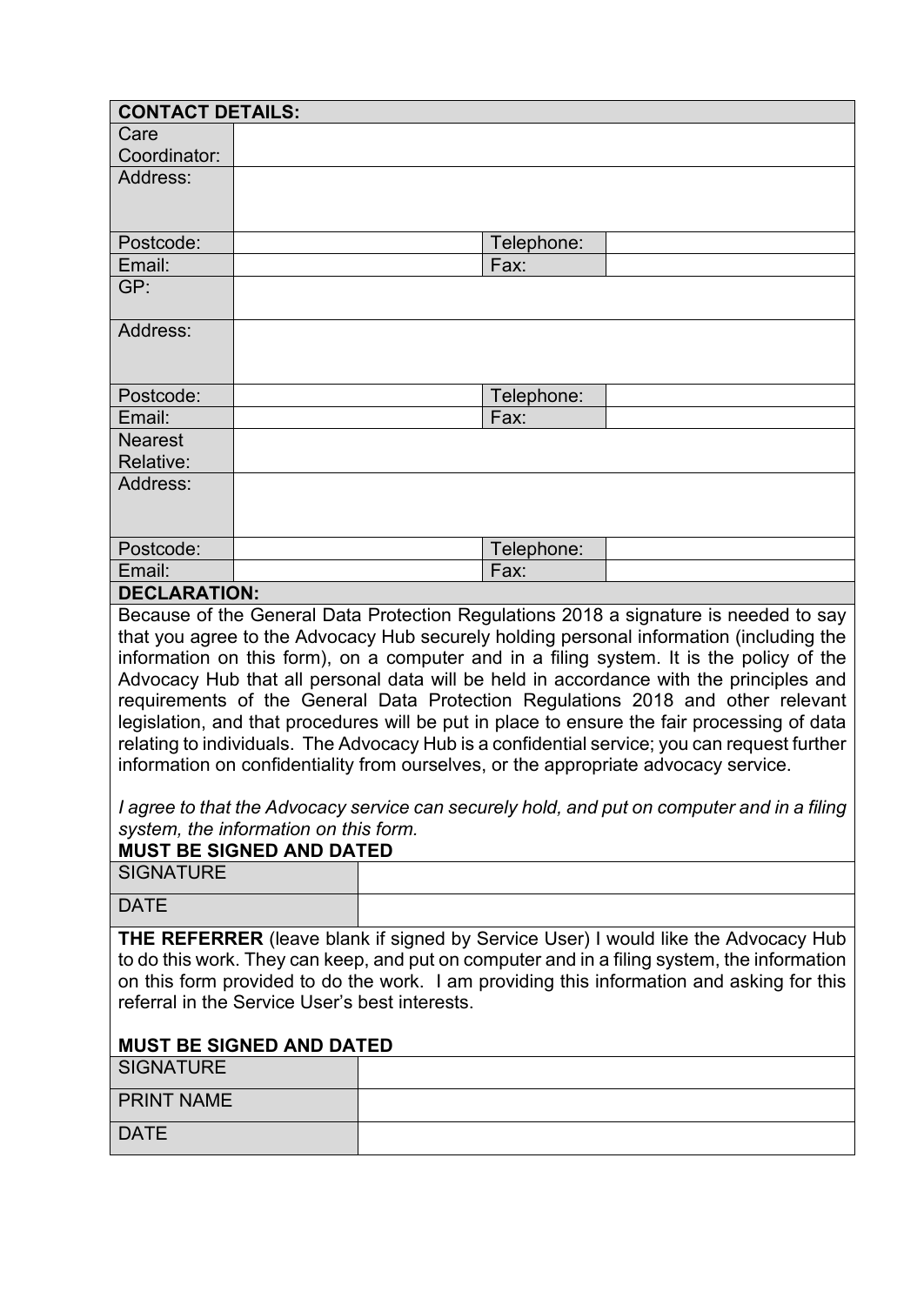## **Needs which meet the eligibility criteria: adults who need care and support**

**2.** (1) An adult's needs meet the eligibility criteria if—

(a) the adult's needs arise from or are related to a physical or mental impairment or illness;

(b) as a result of the adult's needs the adult is unable to achieve two or more of the outcomes specified in paragraph (2); and

(c) as a consequence there is, or is likely to be, a significant impact on the adult's well-being.

(2) The specified outcomes are—

(a) managing and maintaining nutrition;

- (b) maintaining personal hygiene;
- (c) managing toilet needs;
- (d) being appropriately clothed;
- (e) being able to make use of the adult's home safely;
- (f) maintaining a habitable home environment;
- (g) developing and maintaining family or other personal relationships;

(h) accessing and engaging in work, training, education or volunteering;

(I) making use of necessary facilities or services in the local community including public transport, and recreational facilities or services; and

(j) carrying out any caring responsibilities the adult has for a child.

(3) For the purposes of this regulation an adult is to be regarded as being unable to achieve an outcome if the adult—

(a) is unable to achieve it without assistance;

(b) is able to achieve it without assistance but doing so causes the adult significant pain, distress or anxiety;

(c) is able to achieve it without assistance but doing so endangers or is likely to endanger the health or safety of the adult, or of others; or

(d) is able to achieve it without assistance but takes significantly longer than would normally be expected.

(4) Where the level of an adult's needs fluctuates, in determining whether the adult's needs meet the eligibility criteria, the local authority must take into account the adult's circumstances over such period as it considers necessary to establish accurately the adult's level of need.

## **Needs which meet the eligibility criteria: carers**